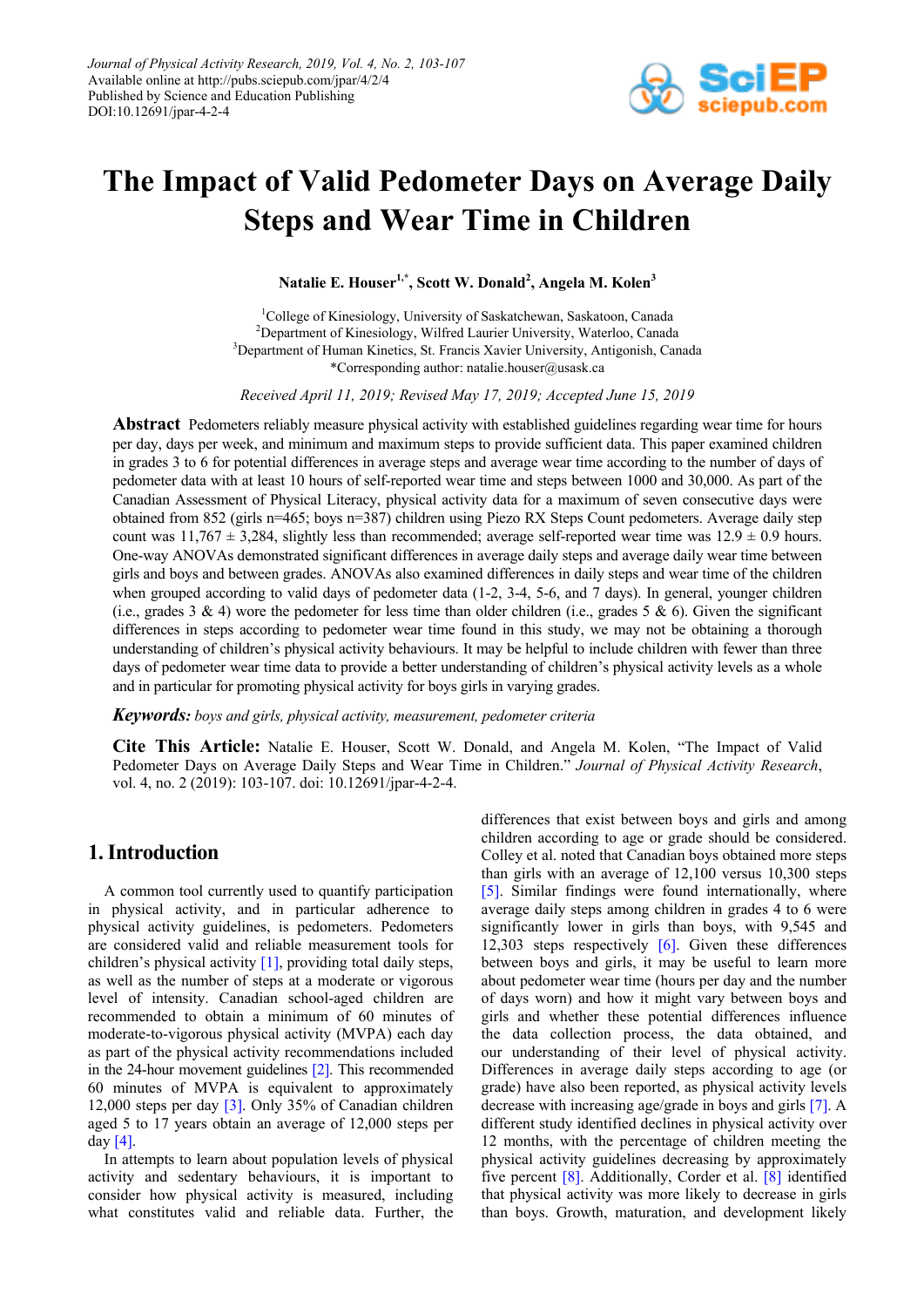play a substantive role in these decreases in physical activity and the differences between boys and girls [\[8,9\].](#page-4-7)

Current guidelines regarding the collection and use of pedometer data with children as a measure of their overall physical activity suggest at least three days of wear time are needed  $[10]$ . Further, a valid day of pedometer data must include at least 10 hours of wear time [\[11,12\]](#page-4-9) and step counts between 1000 and 30,000 [\[10,13\].](#page-4-8) In general, when these standards have not been met participants' data are removed from further analyses. The potential differences that may exist among children obtaining three or more days of valid pedometer data compared to those with one to two days of valid data requires further exploration. It is possible that better understanding of children who provide less physical activity data in research studies may help in our physical activity promotion efforts overall. As such, this study explores the application of the 'minimum three days of valid pedometer data' guideline in a relatively large crosssectional study with pedometer data from children in grades 3 to 6 (aged 7 to 12 years). Additionally, pedometer wear time and average daily steps were compared between boys and girl and among boys and girls in grades 3 to 6.

## **2. Methods**

#### **2.1. Participants**

Participants in this study were part of the Canadian Assessment of Physical Literacy (CAPL) project (https://www.capl-ecsfp.ca). A convenience sample of elementary school students from ten schools within northeastern Nova Scotia, Canada were recruited to participate in CAPL. Children in grades 3 to 6 present on the day of recruitment were invited to participate via a verbal introduction and explanation of the study and formally through a letter of invitation for their parents/guardians. Parental/guardian written informed consent and complete health record checks were obtained for 1065 children. Children provided verbal assent at the time of data collection. Research ethics approval was obtained by a children's hospital, the local university, and the relevant school board.

#### **2.2. Physical Activity Measurements**

Piezo RX Steps Count pedometers were provided to participating children as part of the CAPL protocol to obtain an estimate of their daily physical activity. These children were instructed to wear the pedometer over their right hip on their waistband all day for seven consecutive days (not counting the day of distribution). Children were also asked to record the time they put the pedometer on in the morning and the time they took it off at night in a pedometer tracking log. Further, participants were asked to record any time they took the pedometer off and the reason for non-wear time. A follow up email sent to parents/guardians of the children explained this protocol for their children. The day children received the pedometers was considered a "practice day" with the seven days of wear time beginning the following day.

Following previously established protocols, a valid day of pedometer data were obtained when step counts were between 1000 and 30,000 steps per day  $[10,13]$  and the self-report log indicated the pedometer was worn for at least 10 hours [\[11,12\].](#page-4-9) The children whose data met these requirements were grouped according to 0 days, 1-2 days, 3-4 days, 5-6 days, or 7 days of pedometer data for further analyses.

#### **2.3. Data Analysis**

Descriptive statistics were used to determine the mean and standard deviation of steps per day and daily wear time for the children with at least 10 hours of self-reported wear time and between 1000 and 30,000 steps and 1-2 days, 3-4 days, 5-6 days, and 7 days of pedometer data. Using Statistical Package for Social Sciences (SPSS, V.24) and one-way analyses of variance (ANOVA) the average daily steps and average daily wear time for the children were compared between these groups (i.e., 1-2 days, 3-4 days, 5-6 days, or 7 days). Further analyses examined grade  $(3, 4, 5, \& 6)$  and sex differences in average daily steps and average daily wear time overall (regardless of number of valid days).

# **3. Results**

`

Of the 1065 children who provided verbal assent and parental/guardian consent to participate in the CAPL project, 156 returned pedometers without data other than the practice day. As such, pedometer data from 909 children or 85.4% of the original sample were available for further analyses. Of these 909 children, 852 (465 girls; 387 boys) provided one or more days of pedometer data with at least 10 hours of self-reported wear time and step counts between 1000 and 30,000. [Table 1](#page-1-0) shows the dispersion of this sample according to grade and sex. Although 48.4% of the CAPL sample were boys, fewer (i.e., 45.4%) provided at least one day of valid pedometer data. Of the children  $(n = 212)$  that did not provide pedometer data (either no data (n= 156) or no days with at least 10 hours of self-recorded wear time and/or steps between 1000 and 30,000 (n =56)), 60.4% were boys.

**Table 1. Boys and girls in grades 3, 4, 5, & 6 with 0, 1-2, 3-4, 5-6, or 7 days valid pedometer data\***

<span id="page-1-0"></span>

|              | Girls          |                |     |     | <b>Boys</b>    |     |                |    |
|--------------|----------------|----------------|-----|-----|----------------|-----|----------------|----|
| Days/Grade   | 3              | $\overline{4}$ | 5   | 6   | 3              | 4   | 5              | 6  |
| $\bf{0}$     | $\overline{c}$ | 12             | 3   |     | 4              | 25  | 5              |    |
| $1 - 2$      | $\overline{c}$ | 7              | 3   | 8   | $\overline{c}$ | 13  | $\overline{2}$ |    |
| $3 - 4$      | 10             | 39             | 20  | 17  | 8              | 54  | 14             | 17 |
| $5-6$        | 30             | 94             | 45  | 55  | 24             | 72  | 26             | 42 |
| 7            | 12             | 63             | 30  | 31  | 17             | 39  | 26             | 30 |
| <b>Total</b> | 56             | 215            | 101 | 112 | 55             | 203 | 73             | 94 |

\* valid pedometer data = at least 10 hours and steps  $\geq 1,000$  and  $\leq 30,000$ .

A closer examination of the invalid pedometer data indicates that of the 6363 pedometer days possible (i.e., 909 x 7 days), 96 days (1.5%) were excluded because of an invalid count; 91/96 < 1000 steps; 5/96 > 30,000 steps. Incomplete, incorrectly completed, or not returned pedometer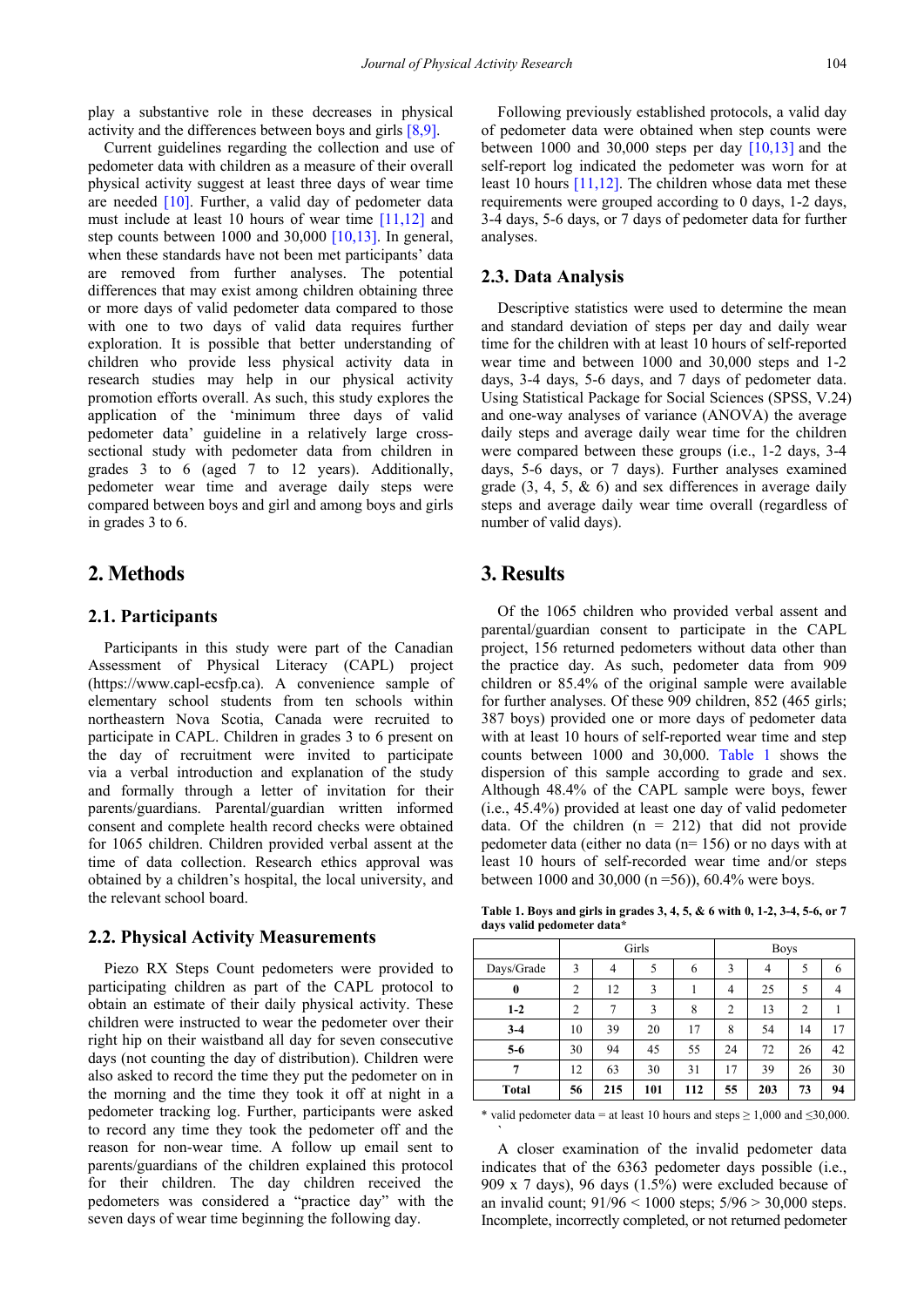logs excluded 922 (14.5%) pedometer days. Interestingly, 718 (11.3%) of potential pedometer days recorded in the logs with sufficient reported wear time were excluded because there were no steps on the pedometer for those days or the pedometer was not returned. Finally, 761 (12.0%) pedometer days were not included because of insufficient self-reported wear time, i.e., < 10 hours.

[Table 2](#page-2-0) identifies the average  $(\pm SD)$  pedometer wear time for the boys and girls separately in grades 3, 4, 5 and 6. The girls in grade 6 and boys in grade 4 with 1-2 days of pedometer data wore the pedometer less than their counterparts with 5-6 or 7 days of pedometer data. Further, girls in grade 4 with 3-4 days of pedometer data wore the pedometer for less time than the girls who provided 5-6 or 7 days. Lastly, boys in grade 3 with 5-6 days of pedometer data wore the pedometer less than the group that provided 7 days of data.

The average daily step count for the combined sample of children (boys and girls; grades 3-6) with at least one day of pedometer data with minimally 10 hours self-reported wear time and steps between 1000 and 30,000 is  $11,767 \pm 3,284$ . [Table 3](#page-2-1) presents average ( $\pm$  SD) steps per day for the total sample according to number of days of pedometer data. A significant difference in the average daily steps children obtained depending on valid

pedometer days of data were found (F (3, 848)=3.32, p=0.019) with post hoc analyses showing the children with 7 days data obtained significantly more steps than those with 1-2 days of data.

Further analyses explored the average steps per day according to grade and sex. No significant differences were found in these analyses except in the ANOVA for the boys in grade 4. However, post-hoc analysis of this data ( $p = 0.057$ ) did not indicate specific significant differences. As such, there were no significant differences in the average steps across grades in boys or girls according to the number of days of valid pedometer data, as seen i[n Table 4.](#page-2-2)

[Figure 1](#page-3-0) and [Figure 2](#page-3-1) present the average daily wear time and steps for boys and girls by grade respectively. Analysis of average daily wear time for girls identified a significant difference existed among the grades  $(F(3,461)=5.34, p=0.001)$  with post hoc analyses showing the girls in grade 3 wore the pedometer significantly less than the girls in grades 5 and 6 (see [Figure 1\)](#page-3-0). For boys, there was also a significant difference in average daily wear time between grades  $(F(3,383)=10.8, p=0.000)$ with post hoc analyses showing the boys in grade 3 and 4 wore the pedometer less than the boys in grades 5 (see [Figure 1\)](#page-3-0).

**Table 2. Average (± SD) pedometer wear time (hours) for boys and girls in grades 3, 4, 5, & 6 according to 1-2, 3-4, 5-6, or 7 valid days of pedometer data**

<span id="page-2-0"></span>

|            | <b>Girls</b>   |                   |                |                  | <b>Boys</b>        |                 |                |                |  |
|------------|----------------|-------------------|----------------|------------------|--------------------|-----------------|----------------|----------------|--|
| Davs/Grade |                |                   |                | o                |                    |                 |                |                |  |
| $1-2$      | $12.1 \pm 2.0$ | $12.8 \pm 0.6$    | $13.4 \pm 0.5$ | $12.2 \pm 0.7$   | $12.4 \pm 0.6$     | $12.1 \pm 1.0$  | $13.5 \pm 0.5$ | $13.5^{\circ}$ |  |
| $3-4$      | $12.2 \pm 1.2$ | $12.4 \pm 0.8$    | $12.8 \pm 1.1$ | $12.7 \pm 1.1$   | $12.4 \pm 0.9$     | $12.6 \pm 1.0$  | $13.3 \pm 1.6$ | $12.9 \pm 1.0$ |  |
| $5-6$      | $12.7 \pm 0.8$ | $12.9 \pm 0.9$ ** | $13.0 \pm 0.8$ | $13.2 \pm 0.8^*$ | $12.5 \pm 0.6$     | $12.8 \pm 0.9*$ | $12.9 \pm 0.7$ | $13.3 \pm 0.8$ |  |
|            | $12.7 \pm 0.5$ | $13.0 \pm 0.7$ ** | $13.4 \pm 0.7$ | $13.2 \pm 0.8^*$ | $13.1 \pm 0.6$ *** | $13.0 \pm 0.8*$ | $13.4 \pm 0.7$ | $13.5 \pm 1.0$ |  |

 $*$  significantly different from 1-2 days ( $p \le 0.05$ )

\*\* significantly different from 3-4 days ( $p$ <0.05)

\*\*\* significantly different from 5-6 days (p<0.05)

 $\land$  one participant, therefore no standard deviation.

**Table 3. Overall (i.e., boys and girls; in grades 3, 4, 5, & 6) average (± SD) steps per day according to valid pedometer days**

<span id="page-2-1"></span>

| Days         | $1 - 2$            |                 | 3-0              |                  |                   |          |
|--------------|--------------------|-----------------|------------------|------------------|-------------------|----------|
| <b>Steps</b> | $10,737 \pm 3,448$ | $1,335\pm3,532$ | $11,834\pm3,174$ | $12,128\pm3,197$ | 2.222<br>د ے د. د | $0.019*$ |

\* significant at  $p < 0.05$ .

**Table 4. Average (± SD) daily steps for boys and girls in grades (gr) 3, 4, 5, & 6 according to valid pedometer days**

<span id="page-2-2"></span>

| <b>Sex</b>   | Gr             | $1-2$ days<br>$n=37$ | 3-4 days<br>$n=179$ | 5-6 days<br>$n = 388$ | 7 days<br>$n=248$  | $\mathbf{F}$ | $\mathbf{p}$ |
|--------------|----------------|----------------------|---------------------|-----------------------|--------------------|--------------|--------------|
| <b>Girls</b> | 3              | $13,923 \pm 1,755$   | $11,804 \pm 2,729$  | $13,205 \pm 3,775$    | $12,668 \pm 2,964$ | 0.50         | 0.68         |
|              | $\overline{4}$ | $11,947 \pm 3,711$   | $11,038 \pm 3,084$  | $11,302 \pm 2,882$    | $11,766 \pm 2,911$ | 0.63         | 0.60         |
|              | 5              | $11,167 \pm 1,089$   | $9.975 \pm 2.933$   | $11,096 \pm 3,069$    | $11,007 \pm 2,922$ | 0.71         | 0.55         |
|              | 6              | $9,006 \pm 2,132$    | $9.377 \pm 2.523$   | $9,761 \pm 2,379$     | $10,704 \pm 2,875$ | 1.67         | 0.178        |
| <b>Boys</b>  | 3              | 392<br>$9.215 \pm$   | $15,653 \pm 5,962$  | $13.235 \pm 3.064$    | $14,363 \pm 2,702$ | 2.21         | 0.098        |
|              | $\overline{4}$ | $10,881 \pm 4,494$   | $11,547 \pm 3,427$  | $13.047 \pm 2.485$    | $13,047 \pm 3,833$ | 3.60         | $0.015*$     |
|              | 5              | $11,453 \pm 1,257$   | $11,876 \pm 3,485$  | $12,565 \pm 3,441$    | $12,834 \pm 2,895$ | 0.34         | 0.795        |
|              | 6              | $8.639^{\circ}$      | $12,142 \pm 3,733$  | $12,223 \pm 3,578$    | $12,186 \pm 3,104$ | 0.35         | 0.25         |

\* significant difference at p<0.05

 $^{\wedge}$  one participant, therefore no standard deviation.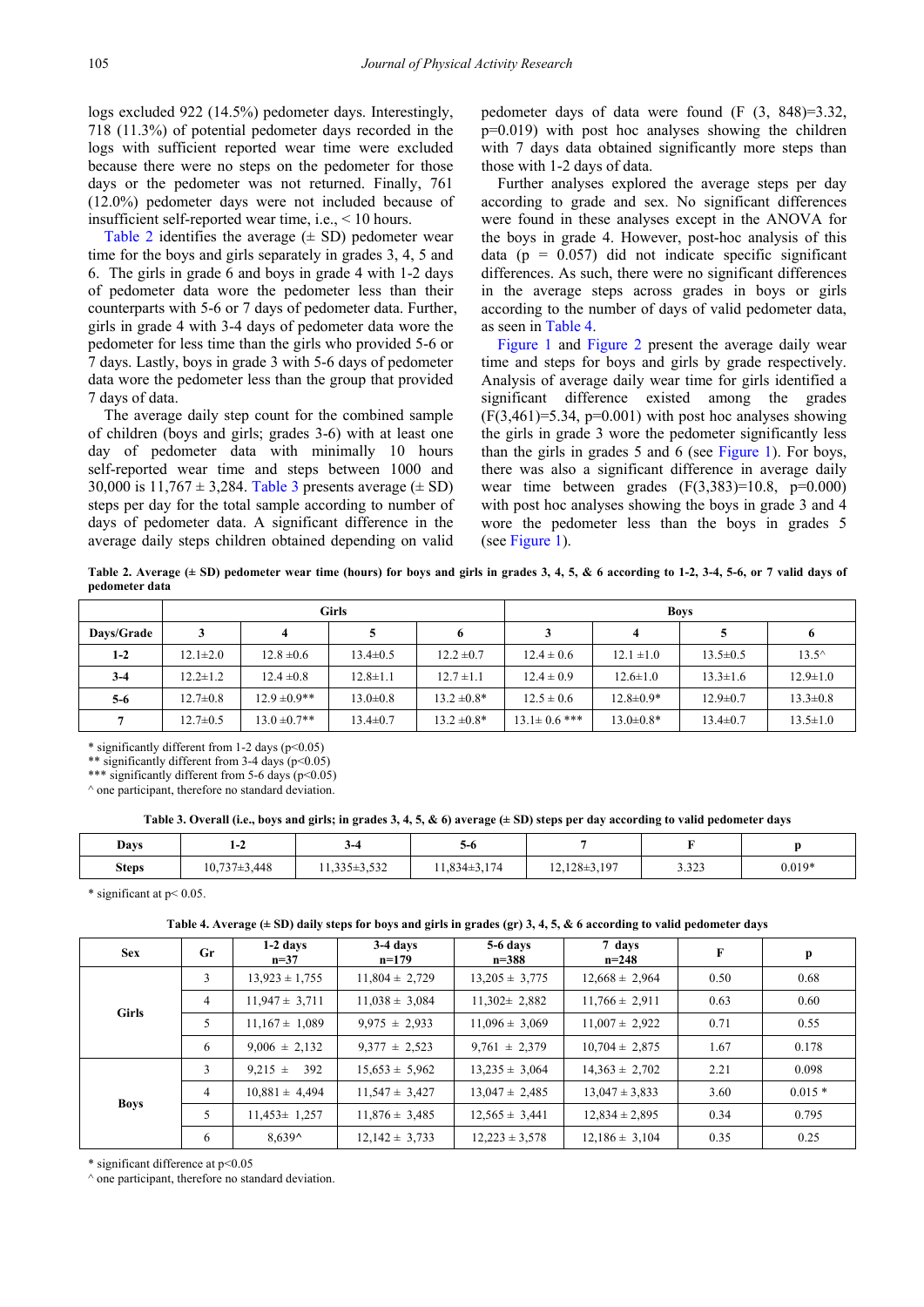<span id="page-3-0"></span>

**Figure 1**. Average daily wear time for girls and boys by grade

Significant differences existed in average daily steps among the girls according to grade  $(F(3,461)=13.7)$ , p=0.000). Post hoc analysis revealed the girls in grade 3 and 4 obtained significantly more steps than the girls in grades 5 and 6 (see [Figure 2\)](#page-3-1). A significant difference in average daily steps was also found for boys in grades 3, 4, 5, and 6 (F(3,383)=2.9, p=0.033) with post hoc analyses indicating the boys in grade 3 took significantly more steps than boys in grades 4 and 6 (se[e Figure 2\)](#page-3-1).

<span id="page-3-1"></span>

Figure 2. Average daily steps for girls and boys by grade

## **4. Discussion**

The purpose of this study was to explore the average daily steps in children in grades 3 to 6 according to the number of valid pedometer days from a relatively large cross-sectional study. It is recommended that a minimum of three days of valid pedometer wear time be used as a guideline for including/excluding participants in further analyses (10). The results of this study indicated significant differences in the average daily steps obtained in children (boys and girls combined) in grades 3, 4, 5, and 6 who provided 1-2, 3-4, 5-6, and 7 days of pedometer data. More specifically, the children with 1-2 days of valid data had the least amount of steps, significantly less than the children with 7 days of valid data. Thus, excluding these children may lead to overestimating children's

physical activity particularly since other researchers have suggested one and two days of valid pedometer data are sufficient in representing children's physical activity [\[14\].](#page-4-10) Further, the implications of excluding children from further analyses in various research projects due to insufficient days of pedometer data may limit attempts to better understand children and their physical activity. Although the ANOVA examining average steps per day according to sex and grade indicated a significant difference in the boys in grade 4, follow up post-hoc analyses showed no specific significant differences. Thus, the results from this study suggest inclusion of children with 1-2 days of valid pedometer data in future analyses.

Although not the primary focus of this study, it is worthy to note the overall average steps of the participants (i.e., 11,767) was slightly less than the recommended 12,000 steps/day for Canadian children (Colley et al., 2012). This finding is consistent with previous research on 1608 Canadian children aged 5 to 19 years in the Canadian Health Measures Survey, where an average of 11,220 steps/day was reported [\[3\].](#page-4-2) Further, it is recognized that among school-aged boys and girls, 10% and 6% respectively obtain the minimum average daily steps recommende[d \[3\].](#page-4-2) In the present analyses, of those with 6-7 days of pedometer data (the number of days of pedometer data in the CHMS), 19% obtained at least 12,000 steps/day.

The results of this study showed significant differences in average daily steps between grades, with the younger boys and girls obtaining more average daily steps. This finding is consistent with existing literature suggesting older children are less physically active than younger children [\[5,7\].](#page-4-4) Often the decrease in physical activity is reported to take place in the adolescent years, but these findings suggest that this decrease occurs earlier and is part of late childhood (i.e., in grades 5 and 6). A similar finding reported by Farooq et al suggests declines in physical activity are observed earlier than adolescence and then again in adolescence, with the decrease in adolescence not necessarily greater than in childhood [\[15\].](#page-4-11)

Average daily pedometer wear time in boys and girls was significantly different between the higher and lower grades, with children in grades 5 and 6 wearing the pedometer significantly longer than the children in grades 3 and 4. This difference in wear time between the younger and older children may be partially a result of younger children sleeping longer. ParticipACTION reports that children aged 5-11 years sleep an average of 9.7 hours per night, while children aged 12-17 years obtain an average of 8.2 hours of sleep [\[4\].](#page-4-3) Although the older children report longer average pedometer wear times, this does not translate into more daily steps. The longer wear time and lower average daily steps with increasing grade suggests that the younger children are more physically active than the older children even though they wear the pedometer less. Although not further analyzed in this paper, there may in fact be an inverse relationship between pedometer wear time, and average daily physical activity which contradicts Ho et al. who found a positive relationship between pedometer wear and physical activity [\[16\],](#page-4-12) though this association was only observed in girls.

A strength of this study was the relatively large sample size. Limitations include self-report of pedometer wear time as well as the inability to determine actual pedometer